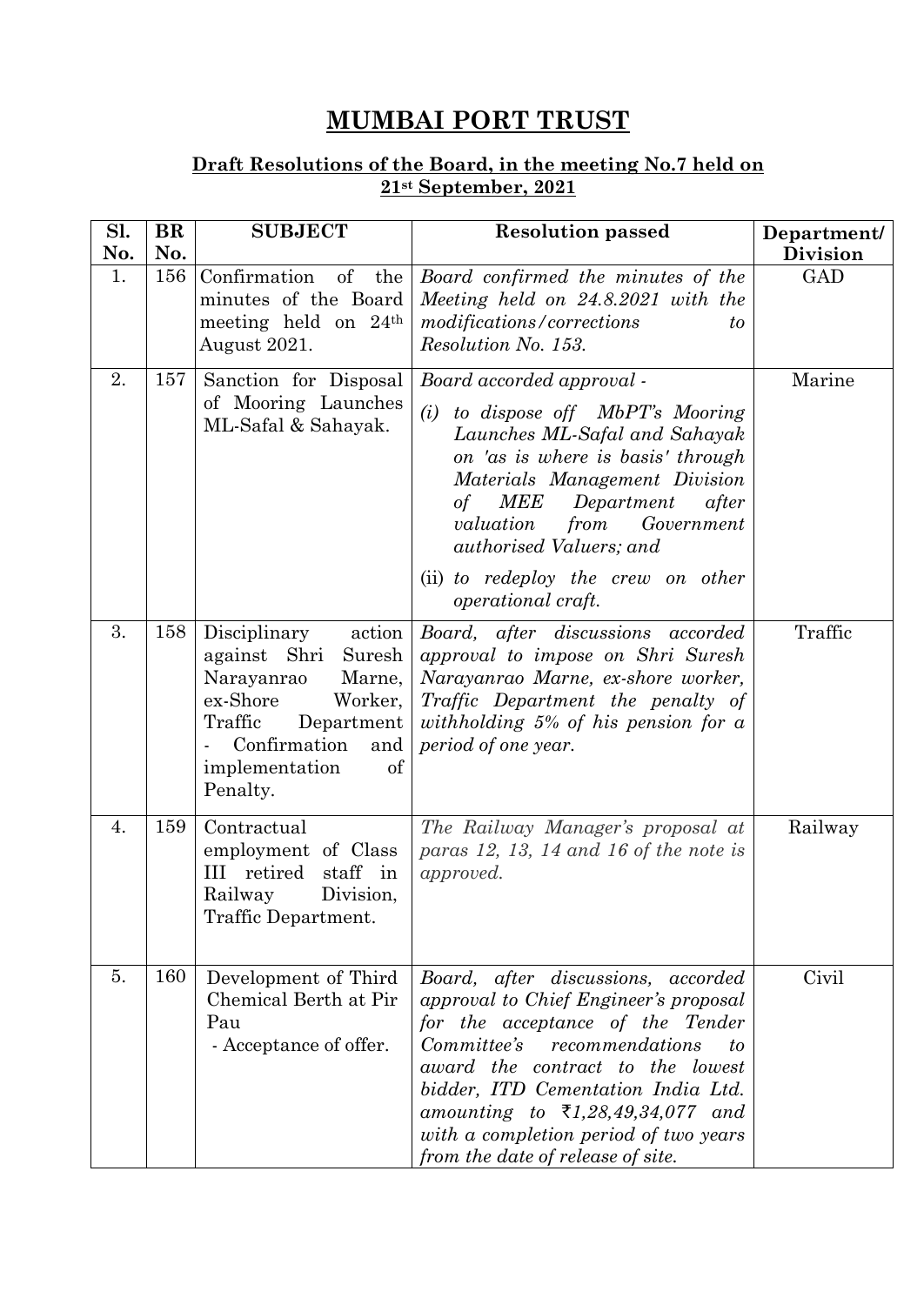| Sl.<br>No. | <b>BR</b><br>No. | <b>SUBJECT</b>                                                                                                                                                             | <b>Resolution passed</b>                                                                                                                                                                                                                                                                                                                                                                                                                                             | Department/<br><b>Division</b> |
|------------|------------------|----------------------------------------------------------------------------------------------------------------------------------------------------------------------------|----------------------------------------------------------------------------------------------------------------------------------------------------------------------------------------------------------------------------------------------------------------------------------------------------------------------------------------------------------------------------------------------------------------------------------------------------------------------|--------------------------------|
| 6.         | 161              | Revision of Pay and<br>Allowances of Class I<br>& II Officers of Major<br>Port Trusts and Dock<br><b>Boards</b><br>Labour<br>Remittance of pro-<br>rata pension liability. | The FA&CAO's proposal at para 10 of<br><i>the note is approved.</i>                                                                                                                                                                                                                                                                                                                                                                                                  | Finance                        |
| 7.         | 162              | $\sigma f$<br>Blacklisting<br>the<br>"Shree<br>firm<br>Pooshphans<br>Chemicals"<br>for<br>a<br>period of three years.                                                      | Board, after discussions, accorded<br>approval to blacklist the firm Shree<br>Pooshphans Chemicals for a period of<br>two years from taking up works in<br>any Major Port Trusts including<br>Mumbai Port Trust effective from<br>24.2.2020.                                                                                                                                                                                                                         | Marine                         |
| 8.         | 163              | Extension of stay in<br>the official quarters at<br>2, Jackson House -<br>matter reg.                                                                                      | Board, after discussions, accorded<br>approval to grant Shri<br>Shishir<br>Shrivastava,<br>ex-Chief Vigilance<br><i>Officer, MbPT extension of retention</i><br>at Flat No.2, Jackson House, Colaba<br>for three months w.e.f. $8.9.2021$ to<br>7.12.2021. The rent applicable will be<br>same as approved in TR No.253<br>dated 29.1.2021 i.e. the HRA amount<br>will be payable to MbPT alongwith<br>the license fee for the period from<br>8.9.2021 to 7.12.2021. | Welfare                        |
| 9.         | 164              | for operating Island<br>Cruise (Hopping) Tour<br>from DCT.                                                                                                                 | Grant of permission <i>Board</i> , <i>after discussions</i> , <i>accorded</i><br>approval to -<br>(a) keep the base price of ₹5000 per<br>trip as fees (similar to the one<br>prescribed in the<br>previous<br>advertised tender <i>i.e.</i> Tender<br>No.DC-03/2018 for Harbour<br>Cruise operations) with escalation<br>clause @10% every Financial Year.<br>It was approved by the Board by<br>TR No.142 dated 24.9.2019.                                         | Marine                         |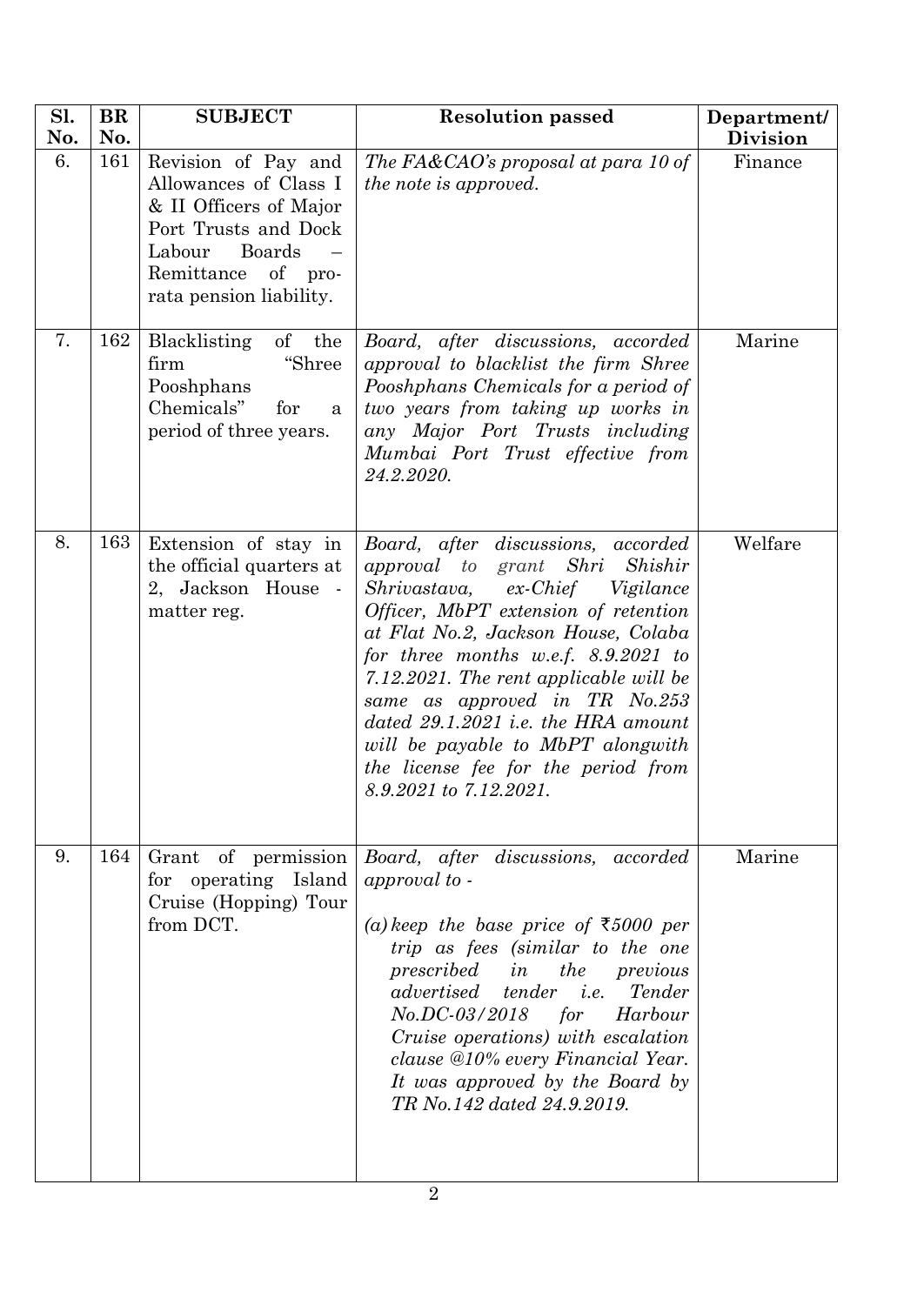| Sl. | <b>BR</b> | <b>SUBJECT</b>                                                                   | <b>Resolution passed</b>                                                                                                                                                                                                                                                                                                                                                                                                                                                                                                                                                                                                                                                                                                                                                                                                                                                                                                                                                                                                                                                                                                                    | Department/ |
|-----|-----------|----------------------------------------------------------------------------------|---------------------------------------------------------------------------------------------------------------------------------------------------------------------------------------------------------------------------------------------------------------------------------------------------------------------------------------------------------------------------------------------------------------------------------------------------------------------------------------------------------------------------------------------------------------------------------------------------------------------------------------------------------------------------------------------------------------------------------------------------------------------------------------------------------------------------------------------------------------------------------------------------------------------------------------------------------------------------------------------------------------------------------------------------------------------------------------------------------------------------------------------|-------------|
|     |           |                                                                                  |                                                                                                                                                                                                                                                                                                                                                                                                                                                                                                                                                                                                                                                                                                                                                                                                                                                                                                                                                                                                                                                                                                                                             |             |
| No. | No.       |                                                                                  | $(b)$ do away with invitation of tenders<br>and grant permission to $(05)$ crafts<br>for a period of five years on first-<br>come-first serve basis initially.<br>The press advertisement will be<br>given for wide publicity of this<br>facility. (MbPT shall reserve the<br>right to review the number of<br>licenses including other terms and<br>conditions). The period of license<br>will be mentioned with explicit<br>clause stating that any extension<br>will be at the discretion of MbPT.<br>(c) grant permission to West Coast<br>Yacht<br><b>Services</b><br>Ltd.<br>Pvt.<br>to<br>services<br>tour<br>commence<br>$\overline{on}$<br>acceptance of escalation clause &<br>other statutory charges payable,<br>subject to deployment of vessel<br>complying<br>with<br>statutory<br>requirement for the said purpose.<br>$(d)$ allow 180 days time from the date<br>of issue of LOA for commencement<br>of operation in case any operator<br>intends buying newly built craft<br>for deployment.<br>(e) allow operator(s) to choose vessels<br>specifications<br>with<br>regard<br>$\iota$<br>passenger carrying capacity and | Division    |
|     |           |                                                                                  | operating drafts as per available<br>depths at these locations. The<br>vessel should be in possession of<br>required statutory certificate(s)<br>applicable for the said purpose.<br>(f) converting the EOI in to bid offer<br>and the bidder was selected.                                                                                                                                                                                                                                                                                                                                                                                                                                                                                                                                                                                                                                                                                                                                                                                                                                                                                 |             |
| 10. | 165       | Auction of well water<br><b>MbPT</b><br>available<br>at<br>colony at Ekta Nagar. | Board, after discussions, accorded<br>approval to-<br>$(i)$ invite online tenders through $e$ -<br>procurement portal & MbPT site<br>following e-Tender-cum-e-Auction<br>procedure in two cover system<br>from the eligible bidders fulfilling<br>the eligibility criteria stipulated in<br>the tender.                                                                                                                                                                                                                                                                                                                                                                                                                                                                                                                                                                                                                                                                                                                                                                                                                                     | Civil       |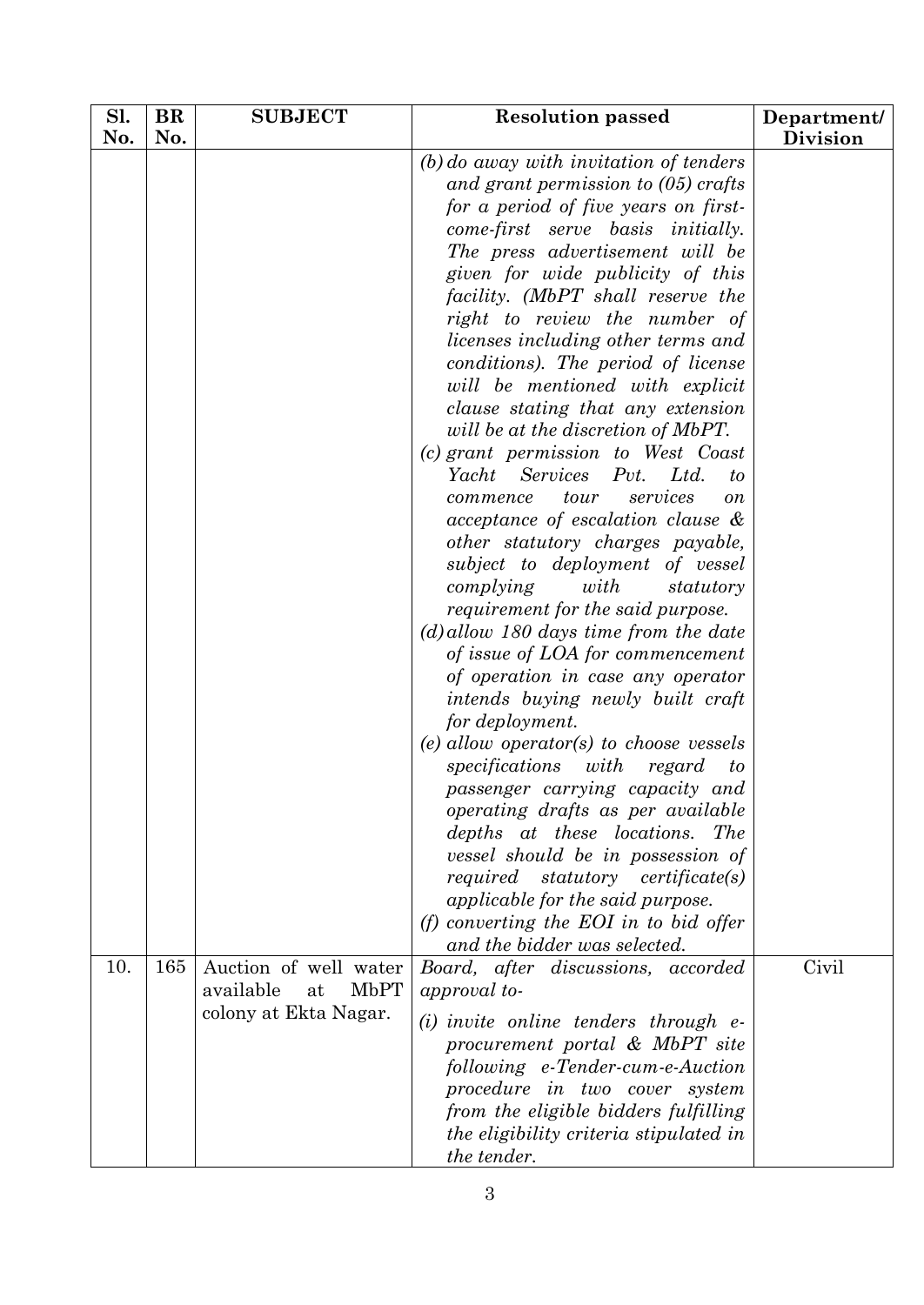| Sl.<br>No. | <b>BR</b><br>No. | <b>SUBJECT</b>                                                                                                                                                                                                                                                          | <b>Resolution passed</b>                                                                                                                                                                                                                                                                                                                                                                                                                                                                                                    | Department/<br><b>Division</b> |
|------------|------------------|-------------------------------------------------------------------------------------------------------------------------------------------------------------------------------------------------------------------------------------------------------------------------|-----------------------------------------------------------------------------------------------------------------------------------------------------------------------------------------------------------------------------------------------------------------------------------------------------------------------------------------------------------------------------------------------------------------------------------------------------------------------------------------------------------------------------|--------------------------------|
|            |                  |                                                                                                                                                                                                                                                                         | (ii) adopt PQ criteria as under:<br>(a) Financial Criteria: Average<br>annual financial turn over<br>during the last 3 years ending<br>$31.3.2021$ shall not be less<br>than $\bar{\xi}8.76$ lakhs (30% of<br>annual expected revenue <i>i.e.</i><br>₹29,20,000).<br>(b) Experience criteria:<br><i>The</i><br>bidders shall have at least 3<br>years' experience in supply/<br>transport of water through<br>motor lorries/ tankers to Govt.<br>Organizations/PSUs/ Private<br>firms / Housing societies/                  |                                |
| 11.        | 166              | Tender No. E-09/2019<br>Civil<br>Essential<br>repairs to Buildings<br>Nos. 1 to 6, 11, 14, 15,<br>17 to 21, 23, 24 and 27<br>(17 Buildings) at New<br>Colony Nadkarni Park,<br>Wadala.                                                                                  | Housing complexes/ Office<br>complexes etc.<br>Board, after discussions, accorded<br>approval to the following:<br>(a) Excess quantity execution<br>amounting to ₹2,61,21,673.59<br><i>inclusive of GST.</i><br>$(b)$ Extra<br>items<br>executions<br>₹20,14,735.46<br>amounting<br>to<br><i>inclusive of GST.</i><br>Cumulative<br>amounting<br>(c)<br>$\iota$<br>₹2,81,36,409.05<br>against<br>the<br>total savings of $\bar{\tau}$ 1,81,75,287.63<br>in the subject Tender work. The<br>net excess including extra items | Civil                          |
| 12.        | 167              | Imposition of penalty<br>of<br>recovery<br>$\sigma$<br>pecuniary loss due to<br>non-depositing<br>of  <br>rental<br>cheques<br>and<br>non-revalidation<br>οf<br>time barred cheques.<br>Shri<br>S.<br>Κ.<br>Bhatgaonkar,<br>Ex.<br>$\&$<br>Supdt.,<br>Cash<br>Accounts. | is 8.88% of the Tender value.<br>Board accorded approval for recovery<br>of pecuniary loss to the Port Trust on<br>the basis of Average Rate of Return<br>amounting to $\bar{\xi}26,312$ (as per Option-<br>I) from Shri S. K. Bhatgaonkar, Ex.<br>Supdt., Cash & Accounts.                                                                                                                                                                                                                                                 | Estate                         |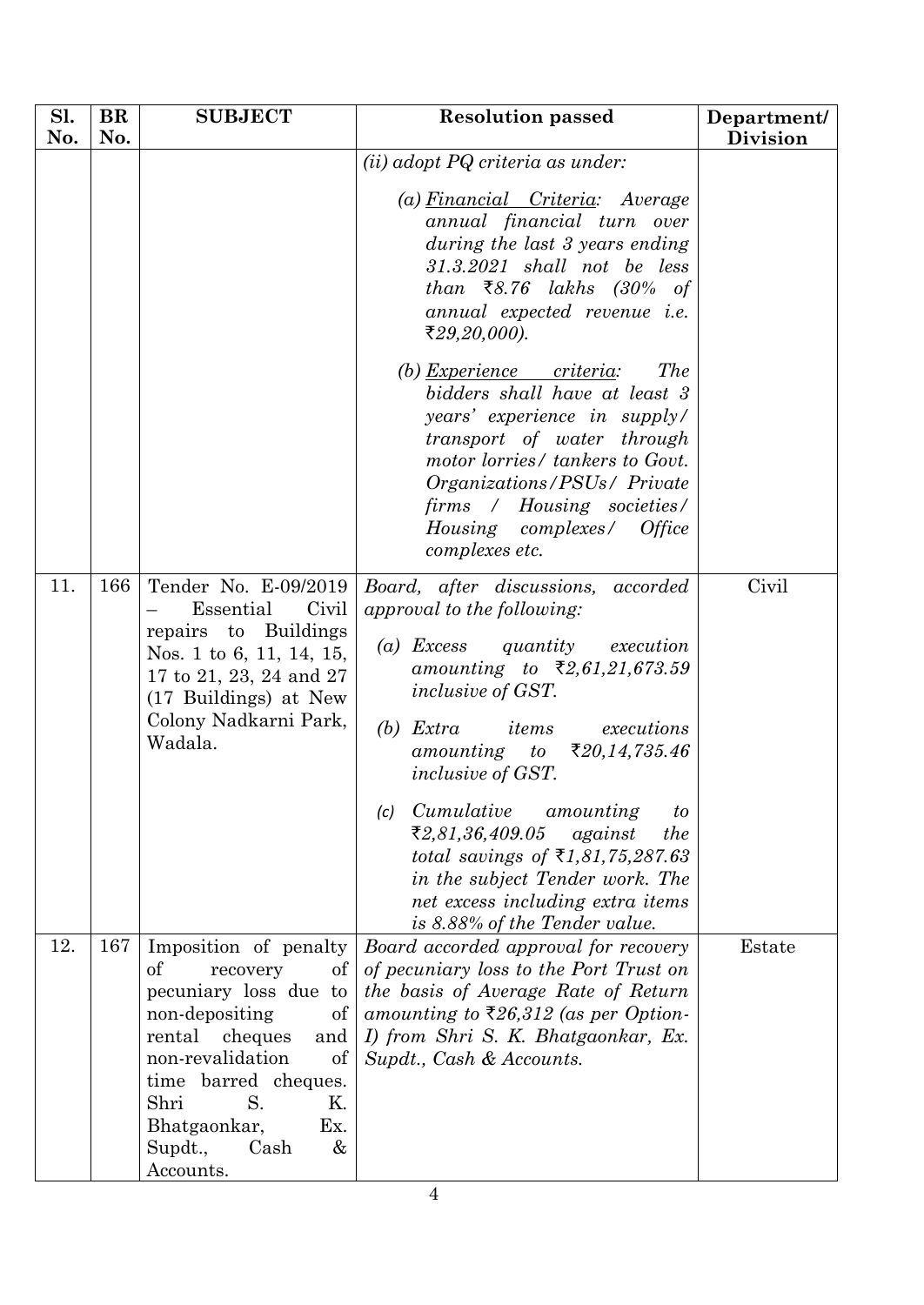| Sl.<br>No. | BR<br>No. | <b>SUBJECT</b>                                                                                                                                                                                                                    | <b>Resolution passed</b>                                                                                                                                                                                                                                                                                                                                                                                                                                                                                                                                                                                                                                                                                               | Department/<br><b>Division</b> |
|------------|-----------|-----------------------------------------------------------------------------------------------------------------------------------------------------------------------------------------------------------------------------------|------------------------------------------------------------------------------------------------------------------------------------------------------------------------------------------------------------------------------------------------------------------------------------------------------------------------------------------------------------------------------------------------------------------------------------------------------------------------------------------------------------------------------------------------------------------------------------------------------------------------------------------------------------------------------------------------------------------------|--------------------------------|
| 13.        | 168       | Tariff<br>for<br>cruise<br>vessels coming with<br>crew only for crew<br>repatriation<br>(Corona<br>pandemic).                                                                                                                     | Board, after discussions accorded<br>approval to the following:<br>Consider such cruise<br>(i)<br>ships<br>for<br>arriving<br>mass<br>crew<br>repatriation in emergencies for<br>composite port charges.<br>(ii) Consider special cases of mass<br>repatriation of crew, bunkering,<br>taking all essential supplies as<br>cruise calls, as they are essential<br>for regular uninterrupted cruise<br>operations.<br>( <i>iii</i> )Not to consider calls to Port for<br>repairing and survey for the<br>purpose of repairs as cruise calls.<br>(iv) Amendment to portion of para 7<br>of the note pre-ambled<br>$\boldsymbol{to}$<br>Resolution No. 30 dated 2.6.2020<br>as bought out in para $12(6)$ of the<br>note. | Traffic                        |
| 14.        | 169       | $\&$<br>159<br>159<br>$\mathbf{A}$<br>at  <br>Elphinstone<br>Estate.<br>Code No.30901428.<br>Case No.EO/E $(275)$ of<br>2019<br>Board of Trustees of<br>Port of Mumbai<br>V/s<br>Trading<br>State<br>Corporation of India<br>Ltd. | Surrender of Plot No.   Board, after discussions, accorded<br>approval to -<br>the draft surrender certificate at<br>(i)<br>Annexure XII which will be<br>conveyed to STC to take over the<br>vacant possession of the premises<br>on 'as is where is' basis along<br>with existing structure, wayleave,<br>equipment, plants and machinery<br>and other services.<br>depreciated cost<br>$(ii)$ the<br>the<br>of<br>structure, plant and machinery as<br>certified by CME will be adjusted<br>against the dues of STC.                                                                                                                                                                                                | Estate                         |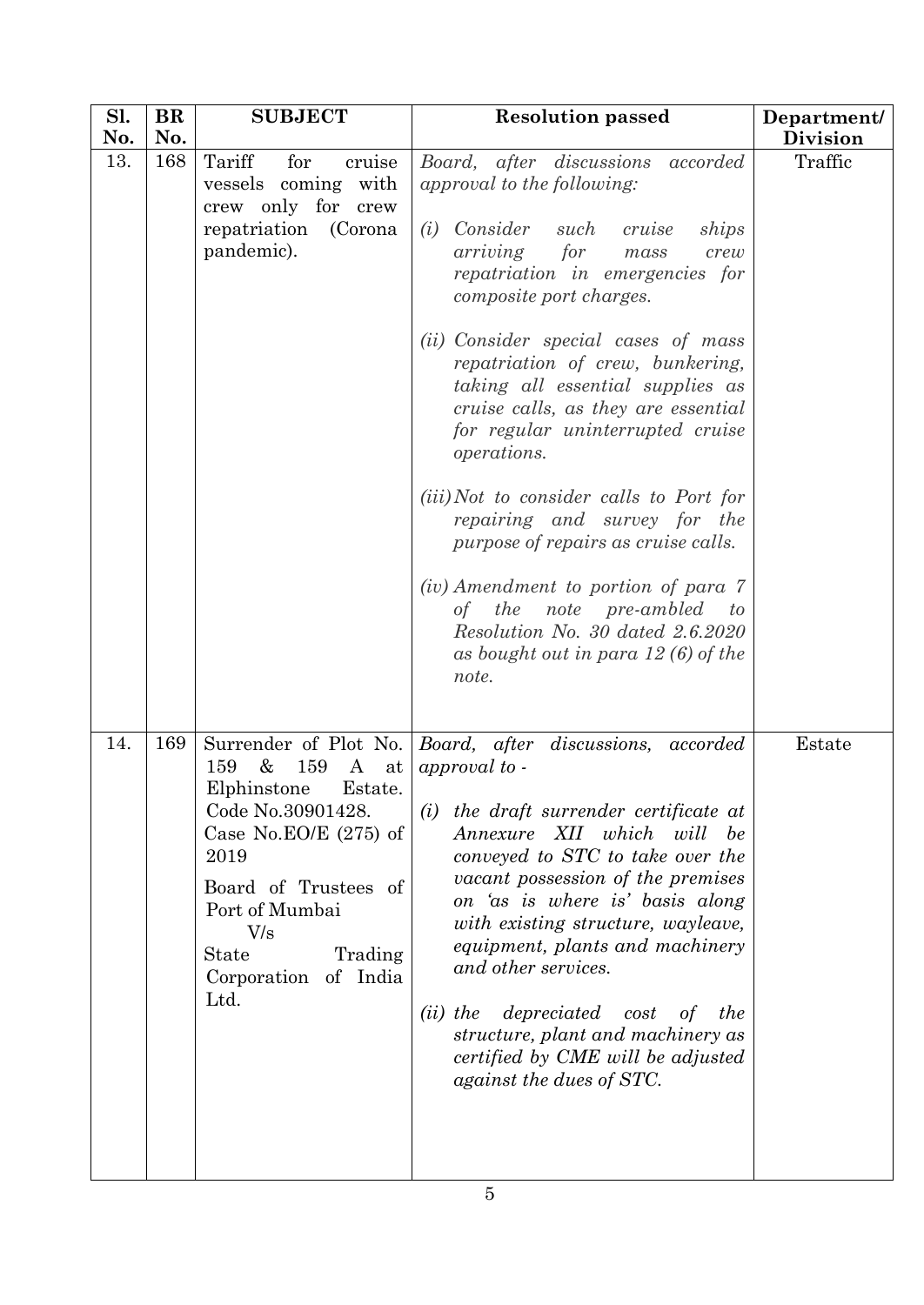| Sl. | <b>BR</b> | <b>SUBJECT</b> | <b>Resolution passed</b>                                                                                                                                                                                                                                                                                                                                                                                                                                                                                                                                                                                                                                                                                                                                                                                                                                                                                                                                                       | Department/     |
|-----|-----------|----------------|--------------------------------------------------------------------------------------------------------------------------------------------------------------------------------------------------------------------------------------------------------------------------------------------------------------------------------------------------------------------------------------------------------------------------------------------------------------------------------------------------------------------------------------------------------------------------------------------------------------------------------------------------------------------------------------------------------------------------------------------------------------------------------------------------------------------------------------------------------------------------------------------------------------------------------------------------------------------------------|-----------------|
| No. | No.       |                |                                                                                                                                                                                                                                                                                                                                                                                                                                                                                                                                                                                                                                                                                                                                                                                                                                                                                                                                                                                | <b>Division</b> |
|     |           |                | (iii) the decision taken in the VC<br>chaired by Dy. Chairman, MbPT<br>on $15.7.2021$ as per para 3 of the<br>note and convey the same to STC<br>in terms of para $3(i)$ to $(x)$ along<br>with arrears of Rs.7,49,25,064.60<br>as on 30.6.2021 with interest as<br>on 30.6.2021 due as per para<br>$3(ii)$ , (v) and (vi) to STC in terms<br>of clause xxiv of terms and<br>condition letter dated 30.7.1984<br>at Annexure XIII. STC will be<br>given credit for the depreciated<br>cost of structure, plant<br>and<br>machinery<br>in<br>terms<br>$\sigma f$<br>$PGLM, 2015$ in<br>the<br>total<br>outstanding dues of STC. A time<br>limit of 3 months to liquidate all<br>the dues will be given to STC. In<br>case of non-payment of dues, the<br>matter will be referred to the<br>Ministry of Commerce<br>and<br>Industry, Government of India<br>and also legal action under PPE<br>Act in Estate office will<br>be<br>continued<br>for<br>recovery<br>of<br>damages. |                 |
|     |           |                | $(iv)$ point no. xi of para 3 for<br>retrenchment of bill<br>w.e.f.<br>$1.11.2020$ in respect of the<br>monthly bill for the subject plot<br>subject<br>and<br>way leave<br>$\boldsymbol{\mathit{to}}$<br>surrender of subject premises by<br>will<br>STC.<br><i>FA&amp;CAO</i><br>be<br>requested to claim GST refund<br>on the monthly billing invoice<br>raised w.e.f. 1.11.2020.                                                                                                                                                                                                                                                                                                                                                                                                                                                                                                                                                                                           |                 |
|     |           |                | <i>the STC to be requested to</i><br>(v)<br>surrender the premises bearing<br>no.159 and 159A<br>$b\mathfrak{y}$<br>plot<br>executing<br>the<br>surrender<br>certificate as per format of<br>surrender certificate attached.<br>In case of non-compliance of the                                                                                                                                                                                                                                                                                                                                                                                                                                                                                                                                                                                                                                                                                                               |                 |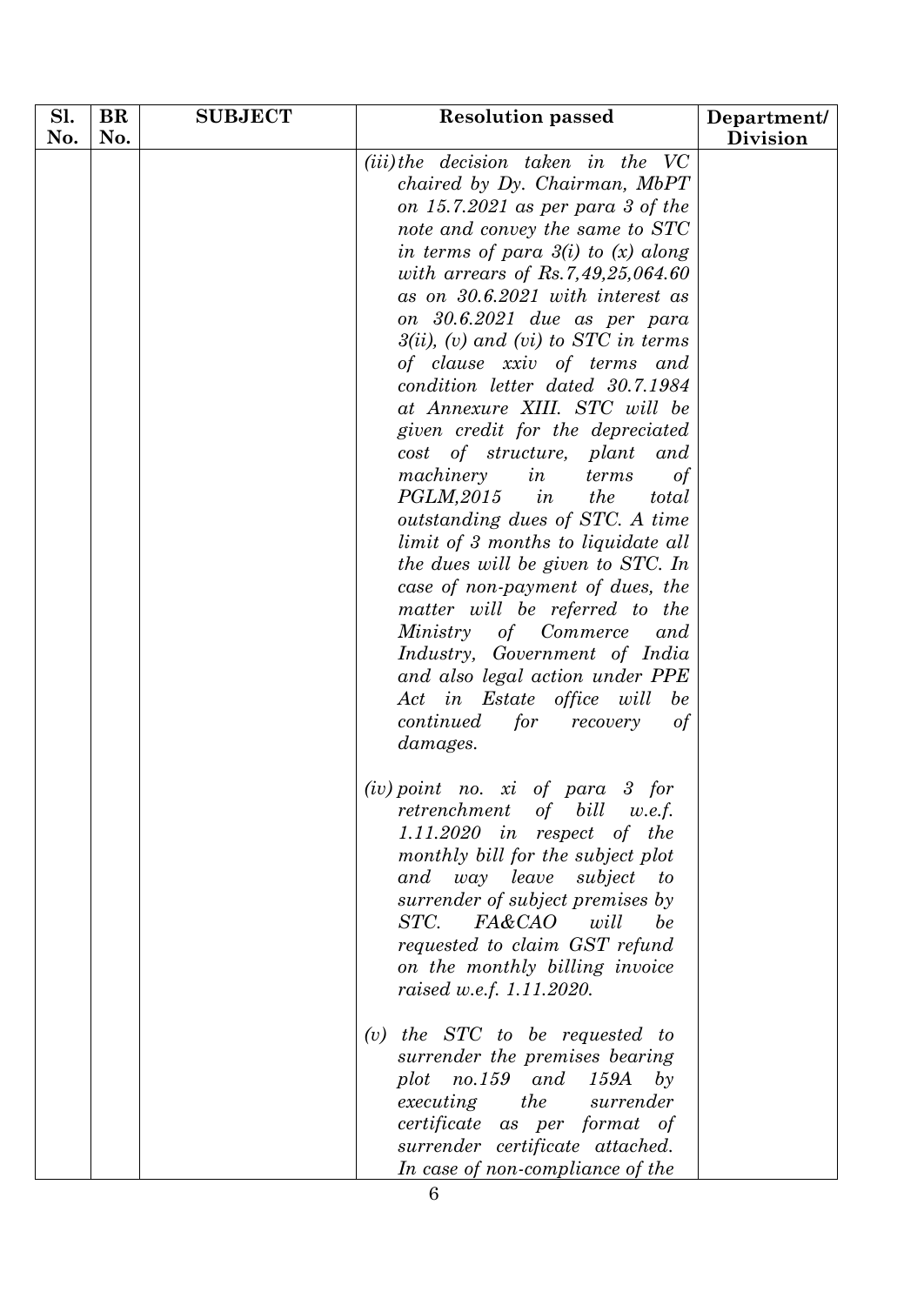| Sl.<br>No. | <b>BR</b><br>No. | <b>SUBJECT</b>                                                                                                                                                                                                                                                         | <b>Resolution passed</b>                                                                                                                                                                                                                                                                                                                                                                                                                                                                                                                                                                                                              | Department/<br><b>Division</b> |
|------------|------------------|------------------------------------------------------------------------------------------------------------------------------------------------------------------------------------------------------------------------------------------------------------------------|---------------------------------------------------------------------------------------------------------------------------------------------------------------------------------------------------------------------------------------------------------------------------------------------------------------------------------------------------------------------------------------------------------------------------------------------------------------------------------------------------------------------------------------------------------------------------------------------------------------------------------------|--------------------------------|
|            |                  |                                                                                                                                                                                                                                                                        | above within 7 days<br>from<br>the<br>receipt<br>$\sigma f$<br>said<br>communication<br>and<br>thereby<br><i>delaying</i> surrender<br>of<br>the<br>premises by STC then MbPT<br>will take over the possession of<br>the premises by expediting the<br>eviction<br>proceedings<br>and<br>executing Estate Officer order in<br>pending eviction proceedings<br>No. $EO/E$ (275) of 2019 under<br>Public Premises Eviction Act<br>and thereafter Estate Officer<br>proceedings will continue for<br>recovery of damages as claimed<br><i>therein</i> and the concession<br>granted to the STC as above<br>will stand withdrawn/revoked. |                                |
| 15.        | 170              | Action Taken Report<br>the<br>decisions<br><sub>on</sub><br>Taken in the Board<br>meeting held on 3rd<br>August 2021.                                                                                                                                                  | Board noted the Action Taken Report,<br>on the decisions taken in the Board<br>meeting held on $3^{rd}$ August 2021.                                                                                                                                                                                                                                                                                                                                                                                                                                                                                                                  | GAD                            |
| 16.        | 171              | Action Taken Report<br>on the decisions taken<br>in the Board meeting<br>held on 24th August<br>2021.                                                                                                                                                                  | Board noted the Action Taken Report,<br>on the decisions taken in the Board<br>meeting held on $24th$ August 2021.                                                                                                                                                                                                                                                                                                                                                                                                                                                                                                                    | <b>GAD</b>                     |
| 17.        | 172              | Construction of Third<br>Chemical<br>Berth<br>at<br>Pirpau - Preparation<br>$\sigma f$<br>Cumulative<br>Chemical Hazardous<br>Management plan for<br>Pir Pau<br>berths<br>Appointment of PDIL<br>for carrying out the<br>hazop studies of all<br>the berths at Pirpau. | Board accorded ex-post facto sanction<br>to the appointment of PDIL<br><b>on</b><br>nomination<br>basis for a Fee<br>$\sigma f$<br>₹4,99,000 and other conditions as per<br><i>their offer letter dated 8.9.2021.</i>                                                                                                                                                                                                                                                                                                                                                                                                                 | Civil                          |
| 18.        | 173              | Setting up of Floating                                                                                                                                                                                                                                                 | Board<br>accorded<br>the<br>approval<br>to                                                                                                                                                                                                                                                                                                                                                                                                                                                                                                                                                                                            | Civil                          |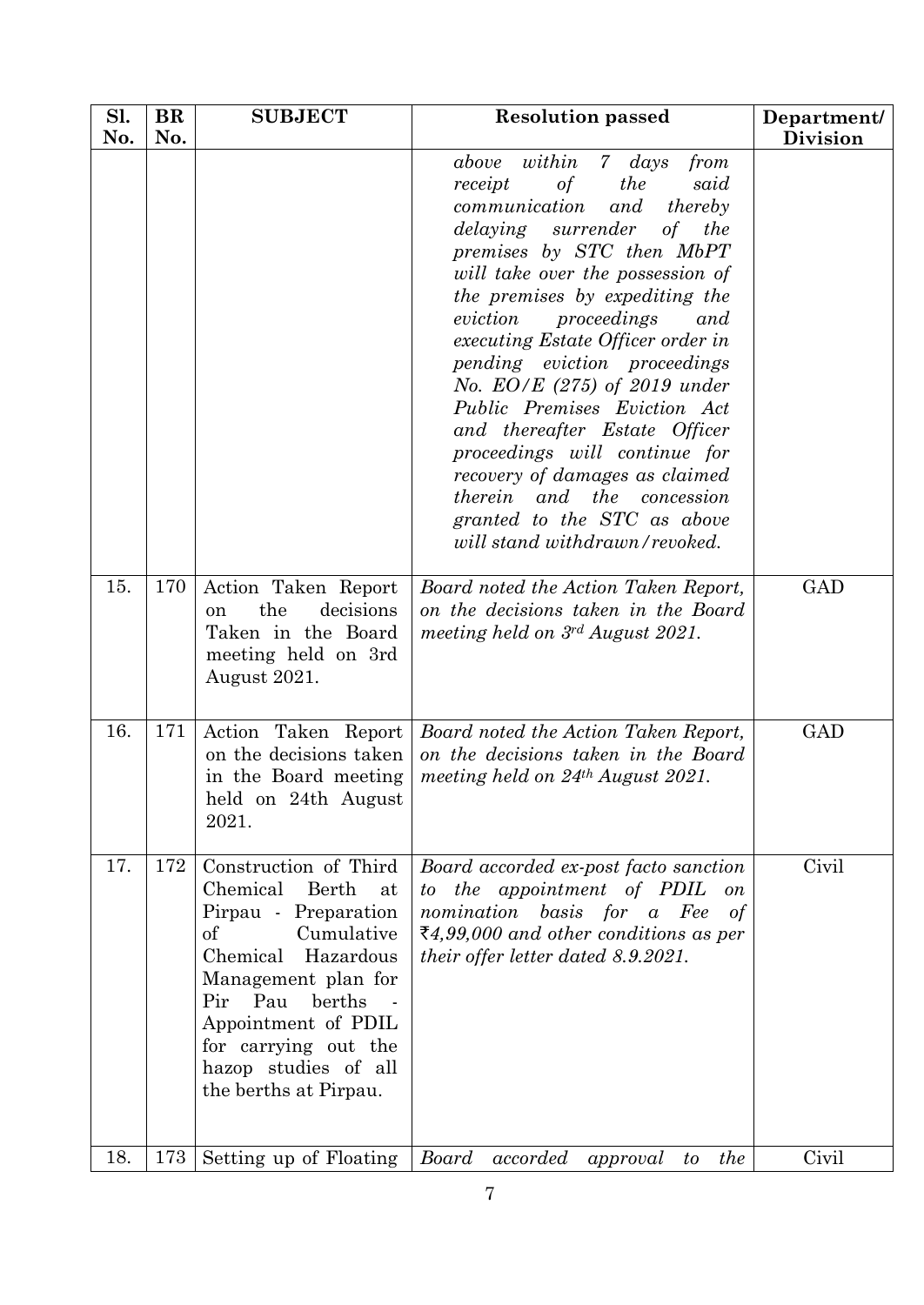| Sl. | <b>BR</b> | <b>SUBJECT</b>                                                                                                                             | <b>Resolution passed</b>                                                                                                                                                                                                                                                                                                                                                                                                                                                | Department/     |
|-----|-----------|--------------------------------------------------------------------------------------------------------------------------------------------|-------------------------------------------------------------------------------------------------------------------------------------------------------------------------------------------------------------------------------------------------------------------------------------------------------------------------------------------------------------------------------------------------------------------------------------------------------------------------|-----------------|
| No. | No.       |                                                                                                                                            |                                                                                                                                                                                                                                                                                                                                                                                                                                                                         | <b>Division</b> |
|     |           | Storage Regasification<br>Unit (FSRU) on Land<br>License<br>model<br>Appointment of<br><b>IIT</b><br>Madras for scheme/<br>Design Vetting. | appointment<br>of $IIT$<br>Madras,<br>represented by Prof. S. Nallayarasu<br>for the detailed study of the proposal<br>of SPACE on four-point mooring<br>system (Jettyless construction) from<br>the MbPT side. The entire cost will be<br>reimbursed by the SPACE.                                                                                                                                                                                                     |                 |
| 19. | 174       | Allotment<br>of Office<br>space for IB unit at<br>Yantra Bhavan Indira<br>Docks.                                                           | Board accorded approval to the<br>allocation of office space admeasuring<br>about 150 square feet in either of the<br>areas A1 or A2 earmarked on the<br>Layout of $4^{th}$ floor, Yantra Bhavan,<br>free of rent to the SIB with the rest of<br>the terms and conditions mentioned<br>in the MEED's allotment letter dated<br>9.9.2021.                                                                                                                                | <b>MEED</b>     |
| 20. | 175       | Declaration of wreck<br>of vessel M.V. EPC<br>ANGEL.                                                                                       | Board accorded approval to -<br>Declaration of Wreck due to<br>(i)<br><i>incapability</i> and no response<br>from the vessel owners<br>for<br>removal of vessel M.V. EPC<br>Angel.<br>(ii) Auction and Removal of M.V.<br>EPC Angel through receiver of<br>Wreck.                                                                                                                                                                                                       | Marine          |
| 21. | 176       | by Country<br>Rice<br>οf<br>Crafts and waiver of<br>Stevedoring<br>charges<br>for these shipments.                                         | Permission for export Board, after discussions,<br>accorded<br>approval the following -<br>handle Country Craft in Indira<br>(i)<br>Dock and Harbour Wall Berths<br>for export of rice and any other<br>cargo.<br>(ii) allow the Agent to use private<br>for<br>labours,<br>carrying<br>out<br>operations On board and On<br>shore.<br>stevedoring<br>$(iii)$ not<br>to<br>recover<br>charges $@$ 50% for use of private<br>labour to make the shipment<br>more viable. | Traffic         |
| 22. | 177       |                                                                                                                                            | Proposal for allotment Board, after discussions<br>accorded                                                                                                                                                                                                                                                                                                                                                                                                             | Welfare         |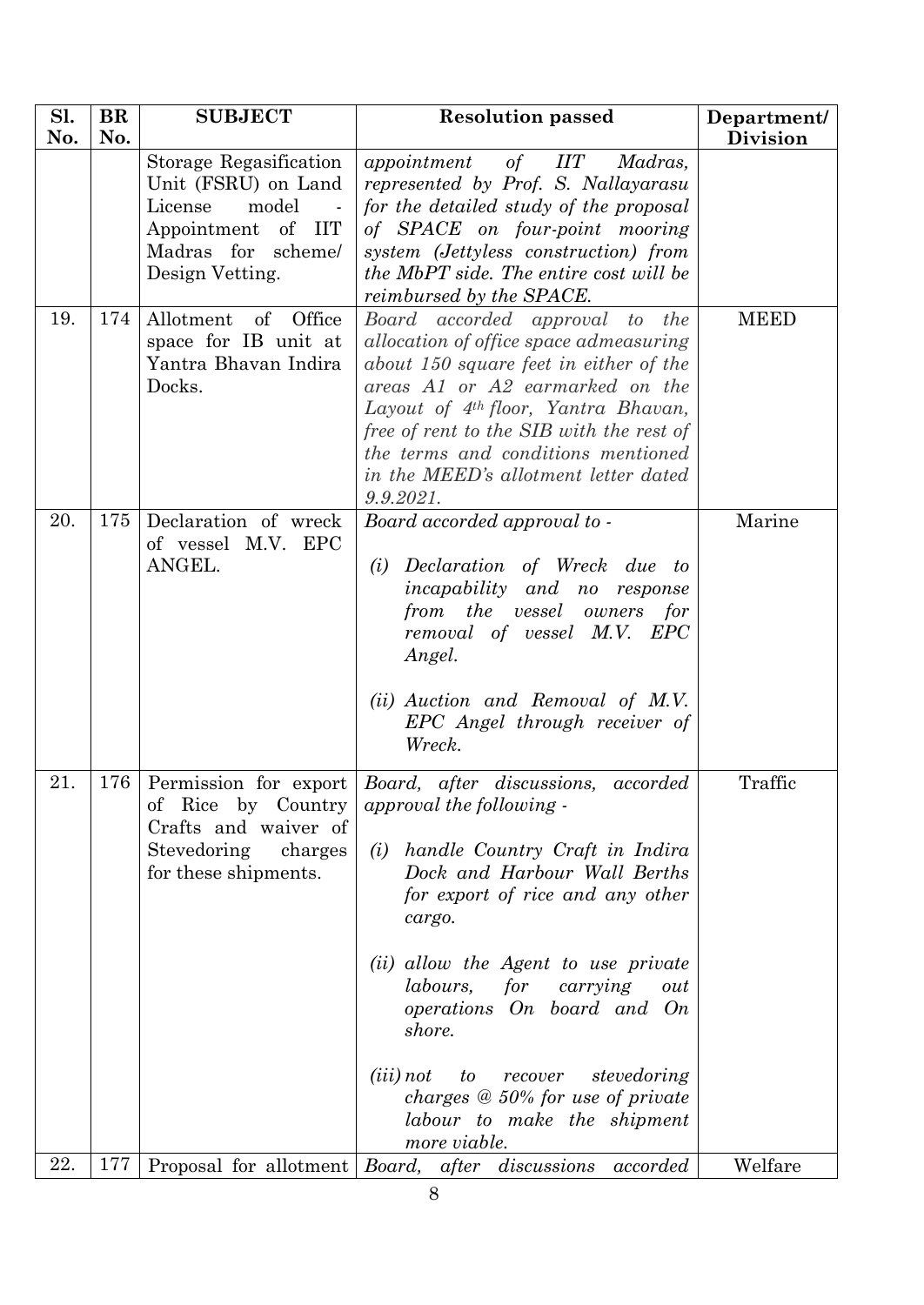| Sl. | <b>BR</b> | <b>SUBJECT</b>                                                                                                                                                                            | <b>Resolution passed</b>                                                                                                                                                                                                                                                                                                                                                                                                                                                                                                                                                                                                                                                                                                                                                                                                     | Department/     |
|-----|-----------|-------------------------------------------------------------------------------------------------------------------------------------------------------------------------------------------|------------------------------------------------------------------------------------------------------------------------------------------------------------------------------------------------------------------------------------------------------------------------------------------------------------------------------------------------------------------------------------------------------------------------------------------------------------------------------------------------------------------------------------------------------------------------------------------------------------------------------------------------------------------------------------------------------------------------------------------------------------------------------------------------------------------------------|-----------------|
| No. | No.       | of<br>MbPT<br>vacant<br>quarters<br>to<br>organisations<br>under<br>Ministry of Shipping<br>and other Government<br>Organisations<br>Revised Policy-reg.                                  | approval to the Welfare Division's<br>proposal at paras 4 and 5 of the note.                                                                                                                                                                                                                                                                                                                                                                                                                                                                                                                                                                                                                                                                                                                                                 | <b>Division</b> |
| 23. | 178       | Engagement of Shri<br>Shri<br>Arghade<br>and<br>Choukkar<br>Retired<br><b>MCGM</b><br>Sr.<br>Engineers<br>as<br>for<br>Domain Experts<br>Infrastructure<br>Planning for township<br>area. | Board, after discussions<br>accorded<br>approval to -<br>(a) engagement of Shri Arghade and<br>Shri Choukkar – retired MCGM<br>engineers as Sr. Domain Experts<br>nomination<br>basis<br>for<br><sub>on</sub><br>Infrastructure Planning<br>for<br>township area on payment terms<br>as stated at para 5 of the note.<br>(b) estimated expenditure of<br>₹14<br>lakhs (incl. GST) per annum on<br>this account.                                                                                                                                                                                                                                                                                                                                                                                                              | Civil           |
| 24. | 179       | Appointment<br>as<br>Environmental<br>Consultant<br>in<br>Mumbai Port Trust.                                                                                                              | Board, after discussions accorded<br>approval to appoint Mr. Prashant<br>Wagh for seeking advice on various<br><i>Issues</i><br>projects<br>for<br>related<br>to<br>Environment and Various clearances<br>like<br>Environment, CRZ etc.<br>the<br>appointment shall be on Daily visit<br>basis and honorarium for the same<br>be as per<br>Indian<br>Port<br>shall<br>Association's (IPA) notification $\bar{z}$ 5,500<br>per visit and out of expenses of $\bar{\tau}$ 1500<br>visit<br>towards<br>cost<br>per<br>of<br>and<br>associated<br>transportation<br>miscellaneous expenditure.<br><b>Duration:</b> The appointment of<br><i>the</i><br>Environmental Consultant may be for<br>a period of one year and extendable<br>by one more year at the sole discretion<br>of MbPT.<br>estimated<br><i>Expenditure: The</i> | Civil           |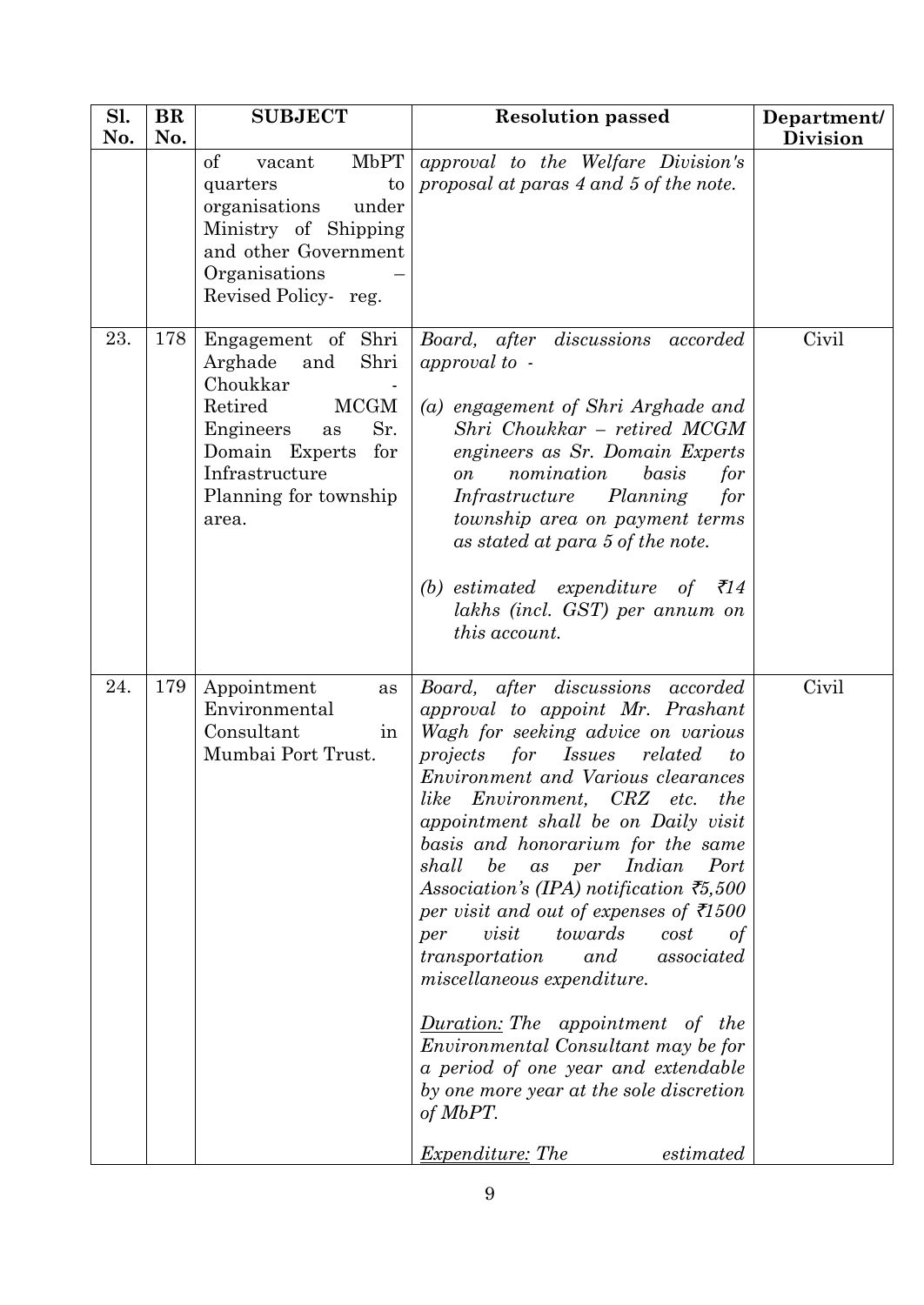| Sl.<br>No. | <b>BR</b><br>No. | <b>SUBJECT</b>                                                                                                                                                                                                                                                                                                            | <b>Resolution passed</b>                                                                                                                                                                                                                                                                                                                                                                                                                                                                                                                                                                                                                                                                             | Department/<br><b>Division</b> |
|------------|------------------|---------------------------------------------------------------------------------------------------------------------------------------------------------------------------------------------------------------------------------------------------------------------------------------------------------------------------|------------------------------------------------------------------------------------------------------------------------------------------------------------------------------------------------------------------------------------------------------------------------------------------------------------------------------------------------------------------------------------------------------------------------------------------------------------------------------------------------------------------------------------------------------------------------------------------------------------------------------------------------------------------------------------------------------|--------------------------------|
|            |                  |                                                                                                                                                                                                                                                                                                                           | expenditure is $\bar{\tau}$ 1.68 lakhs for 2 years<br>(considering frequency of visits as<br>once per month), GST will be paid<br>extra.                                                                                                                                                                                                                                                                                                                                                                                                                                                                                                                                                             |                                |
| 25.        | 180              | Tender<br>No.CE.MICT/O&M/20<br>Request<br>20:<br>for<br>Proposal (RFP)<br>for<br>Development,<br>Operation<br>and<br>Maintenance<br>of<br>Mumbai International<br>Terminal<br>Cruise<br>(MICT) at Indira Dock<br><b>DBFOT</b><br>(PPP)<br>on<br>Basis.<br>Submission<br>2:<br>Commercial Proposal<br>- Sanction to award. | Board, after discussions<br>accorded<br>approval to-<br>accept the commercial offer of<br>(i)<br>$0.35\%$ rental share as quoted by<br>shortlisted<br>bidder<br>the<br>International Cargo Terminals<br>and Infrastructure Pvt. Ltd. for<br>the subject PPP work and to<br>award the work to International<br>Terminals<br>Cargo<br>and<br>Pvt.<br>Infrastructure<br>Ltd.<br>$\mathfrak{a}$ s<br>recommended<br>by<br>Tender<br>Committee with a concession<br>period of 30 years including<br>development<br>period<br>of<br>24 months from the appointed<br>date.<br><i>authorize</i> Chairman to sign the<br>(ii)<br>agreement post award on behalf<br>of Board of Trustees of Port of<br>Mumbai. |                                |
| 26.        | 181              | Engagement<br>of<br>12<br>retired employees of<br>Indian<br>Navy/Coast<br>Guard<br>etc.<br>as<br>VTS/Signal Assistant<br>on contract basis for<br>related<br>work<br>to<br>Shipping<br>Assistant,<br><b>VTS</b><br>Operator<br>and data<br>entry<br>for<br>billing.                                                       | Approval is accorded to the Deputy<br>Conservator's proposal at para 3 of<br>the note.                                                                                                                                                                                                                                                                                                                                                                                                                                                                                                                                                                                                               | GAD                            |
| 27.        | 182              | Construction<br>$\sigma$                                                                                                                                                                                                                                                                                                  | discussions<br>Board, after<br>accorded                                                                                                                                                                                                                                                                                                                                                                                                                                                                                                                                                                                                                                                              | Marine                         |